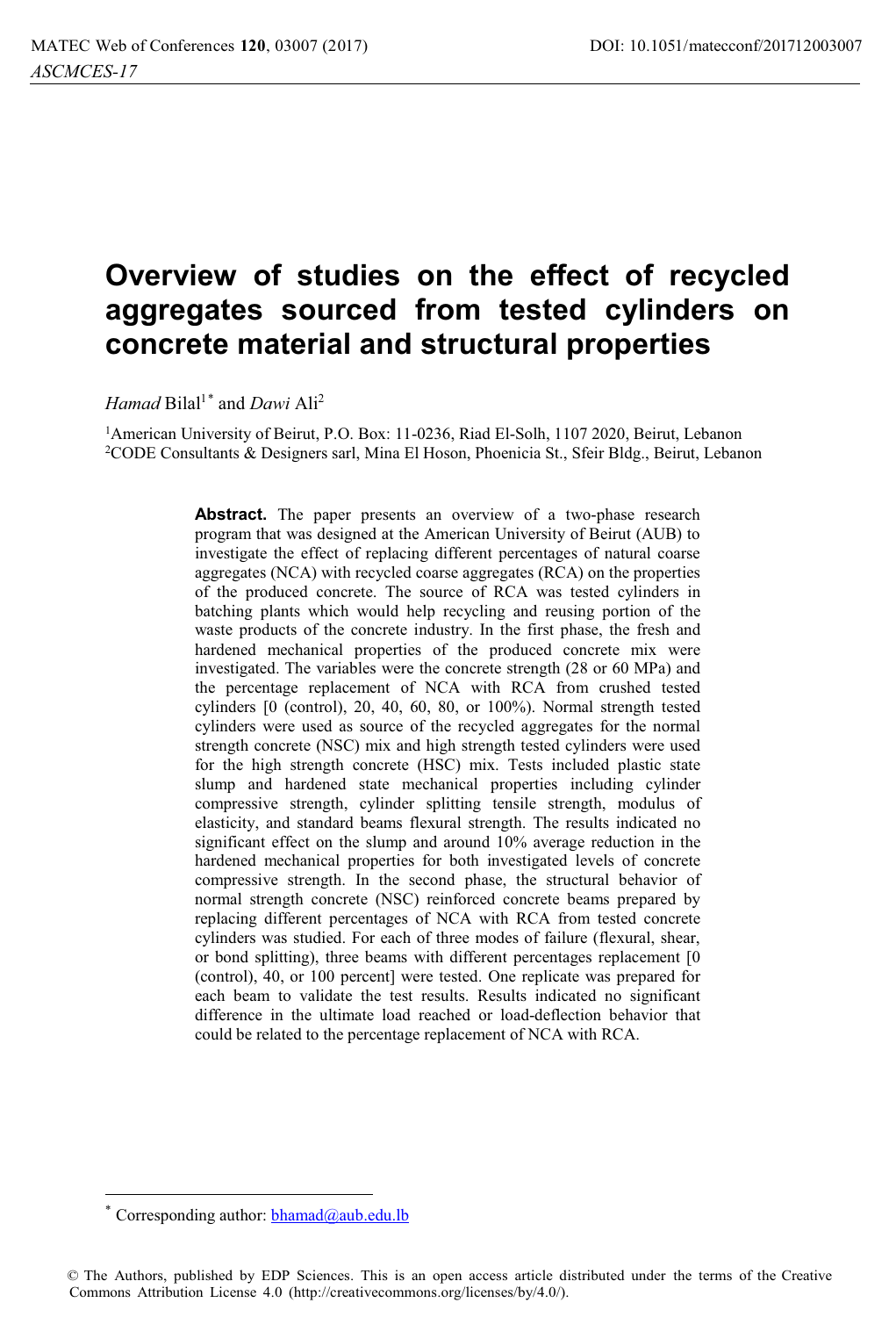# **1 Introduction**

Construction and demolition wastes (CDW) are produced worldwide due to the development of cities and/or due to emergencies such as earthquakes and wars. CDW can be defined as a mixture of surplus materials generated during new construction, renovation, and demolition of buildings, roads, bridges, and other structures. the boost in construction activities that led to the annual production of 500,000 ton of CDW in the city of Beirut by the demolition of a large number of existing old facilities either because of the limited land for new development or due to the fact the existing buildings are structurally defected. Another source of cementitious based CDW comes from quality control procedures. Common practices require the sampling and laboratory testing of standard cylinders. These tested cylinders constitute a significant portion of the dumped CDW. A typical batching plant generates between 20 and 80 tons of waste per month.

The accumulation of such CDWs has detrimental impact on the environment especially in developing countries that lack plans and methods to manage, handle, dispose, recycle, and reuse dismantled waste properly. Therefore, the incorporation of the cementitious portions of CDW as recycled concrete aggregates (RCA) in concrete mixes has become a commonly proposed solution that would help the preservation of natural resources, alleviation of construction waste disposal problem with its negative environmental impact, and production of a sustainable and green concrete material.

In 2004, the Federal Highway Association (FHWA) in USA reported that 38 States recycle concrete as an aggregate base for roadways and 11 States incorporate recycled aggregates into newly produced PCC mixes. States that use RAC have reported that concrete with RCA equally performs as the conventional natural aggregate concrete (NAC) prepared with crushed limestone aggregates.

The American Concrete Institute (ACI) Committee 555 report stated that the recycling of concrete is a relatively simple process [1]. After the removal of non-cementitious component, RCA can be produced by breaking and crushing existing concrete into a material with a specified size and quality. The quality of RCA is very dependent on the quality of the recycled material used.

## **2 Previous research**

#### **2.1 Research on mechanical properties of RAC**

Many papers are reported in the literature on research conducted on the mechanical properties of RAC. Nagataki et al. investigated the effect of several physical properties of recycled aggregates including the structure and amount of adhered mortar on the performance of recycled aggregate concrete [2]. The results indicated that all possible variations in the recycled aggregate properties should be taken into account in designing durable recycled aggregate concretes.

In 2007, Rahal compared several mechanical properties of RAC and NAC made with the same mix proportions to achieve a nominal concrete strength between 25 and 30 MPa [3]. Rahal concluded that at 28 days, the cube and cylinder compressive strength and the indirect shear strength of RAC were on the average 10% less than those of NAC. The reduction in the modulus of elasticity was only 3%.

Etxeberria et al. investigated RAC produced using four different percentage replacements of NCA with RCA used in the wet unsaturated condition: 0, 25, 50 and 100% [4]. Results indicated lower modulus of elasticity values when recycled coarse aggregates were used.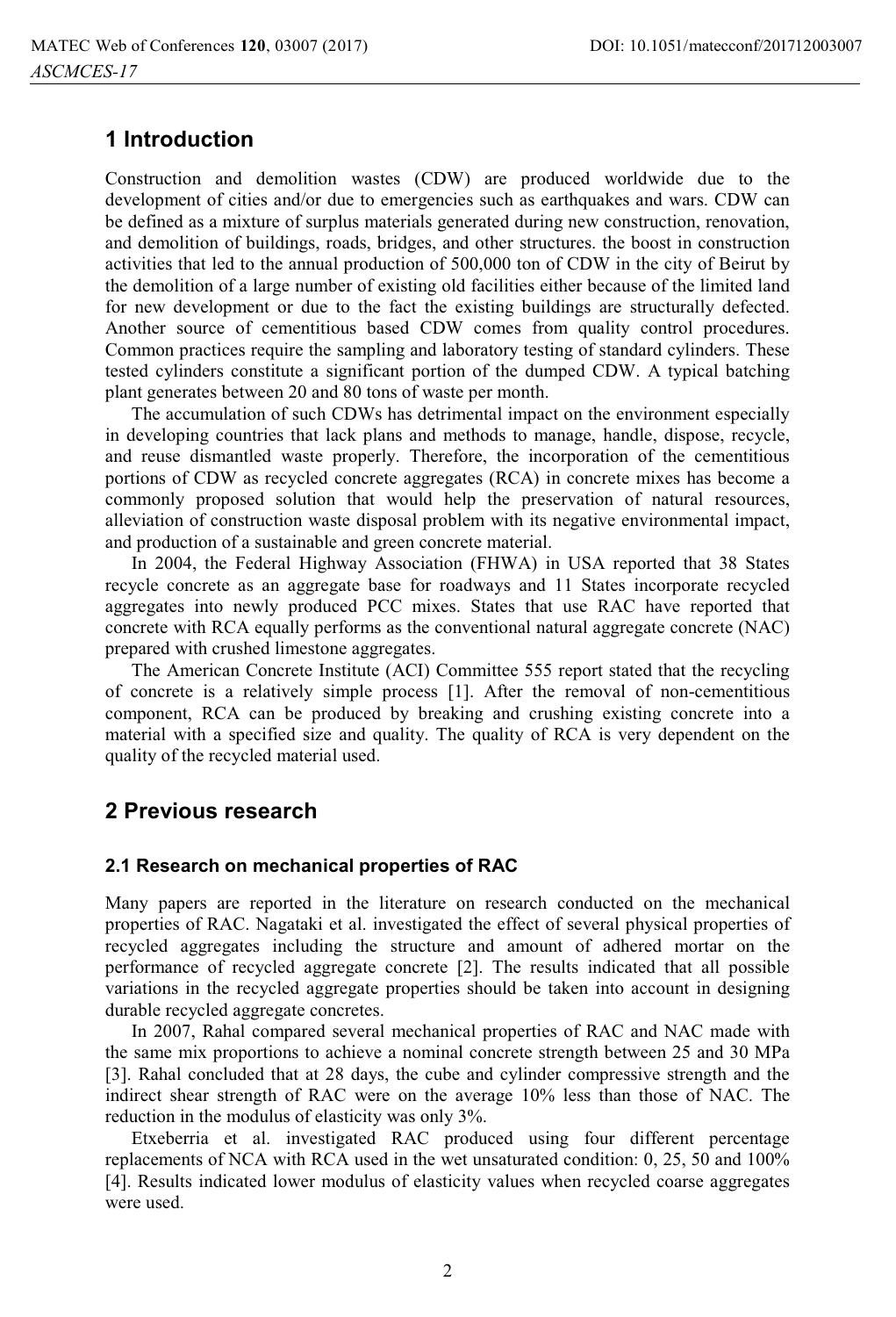Yang et al. studied the influence of the type and percentage replacement of NCA with RCA on concrete properties [5]. Test results showed that the fresh and hardened properties of concrete containing recycled aggregates were dependent on the relative water absorption of aggregates. In addition, the modulus of rupture and modulus of elasticity of RAC were lower than the design equations specified in ACI Building Code [6] when the relative water absorption of aggregates was above 2.5%.

Recently in 2012, Ahmed reported the effect of introducing RCA originating from CDW in West Australia on the properties of concrete [7]. The percentage replacements by weight of NCA with RCA were 25, 50, 75 and 100%. The results indicated increase in the mechanical properties of concrete made with 25% replacement recycled aggregates. RAC containing 40% replacement of cement with fly ash had greater compressive strength at old ages and lower indirect tensile and flexural strengths at all ages.

#### **2.2 Research on structural behaviour of RAC**

In 2001, Han et al. reported on tests of the shear capacity of twelve simply supported beams cast with different percentage replacements of NCA with RCA [8]. Variables in the test included the span to depth ratio (1.5, 2, 3, and 4); the type of aggregates that included natural, washed recycled and non-washed recycled aggregates; and the amount of shear reinforcement used in the specimens (0, 0.089, 0.507, and 0.823 percent). It was found that the ACI Building Code equations overestimated the shear capacity of RAC beams with span/depth ratio greater than 3.

 In 2009, Gholamreza el al. published the results of flexural strength tests of RAC beams [9]. Variables included the percentage replacement of NCA with RCA, and the flexural reinforcement percentage. The results indicated comparable flexural strength when using recycled aggregates and proportioning them according to the EMV method. It was also found that ACI Building Code equations over-estimated the modulus of rupture.

 Sun-Woo Kim et al. tested 144 pullout specimens to investigate the influence of RCA on the bond behavior of deformed bars in concrete [10]. The variables included: the aggregate size, percentage replacement of NCA with RCA, the reinforcing bar direction (vertical and horizontal), and the reinforcing bar location [75 and 225 mm (2.95 and 8.86 in.) from the bottom]. Results showed that for the same percentage replacement of NCA with RCA, the bond strength increased while decreasing the maximum recycled concrete aggregate size. Results also showed that the increase in the percentage replacement had a negative impact on the compressive strength. The top-bar effect was very significant with bottom cast bars performing better than top cast bars at all ages.

# **3 Research significance**

This paper gives an overview of an extensive two-phase research program that was conducted at the American university of Beirut (AUB). The objective of the first phase was to investigate the effect of replacing different percentages NCA with RCA on the plastic and hardened mechanical properties of the produced concrete, whereas the objective of the second phase was to study the effect on the structural behavior of reinforced concrete members. The significance of the research is two-fold. First is the source of RCA which was tested cylinders in batching plants thus helping the recycling and reusing of portion of the waste products of the concrete industry and mitigating its negative environmental impact. Another reason for significance is the investigation of the difference in flexure, shear, and bond splitting structural behavior between NAC and RAC beam elements. No single previous study covered all three structural modes in one research project.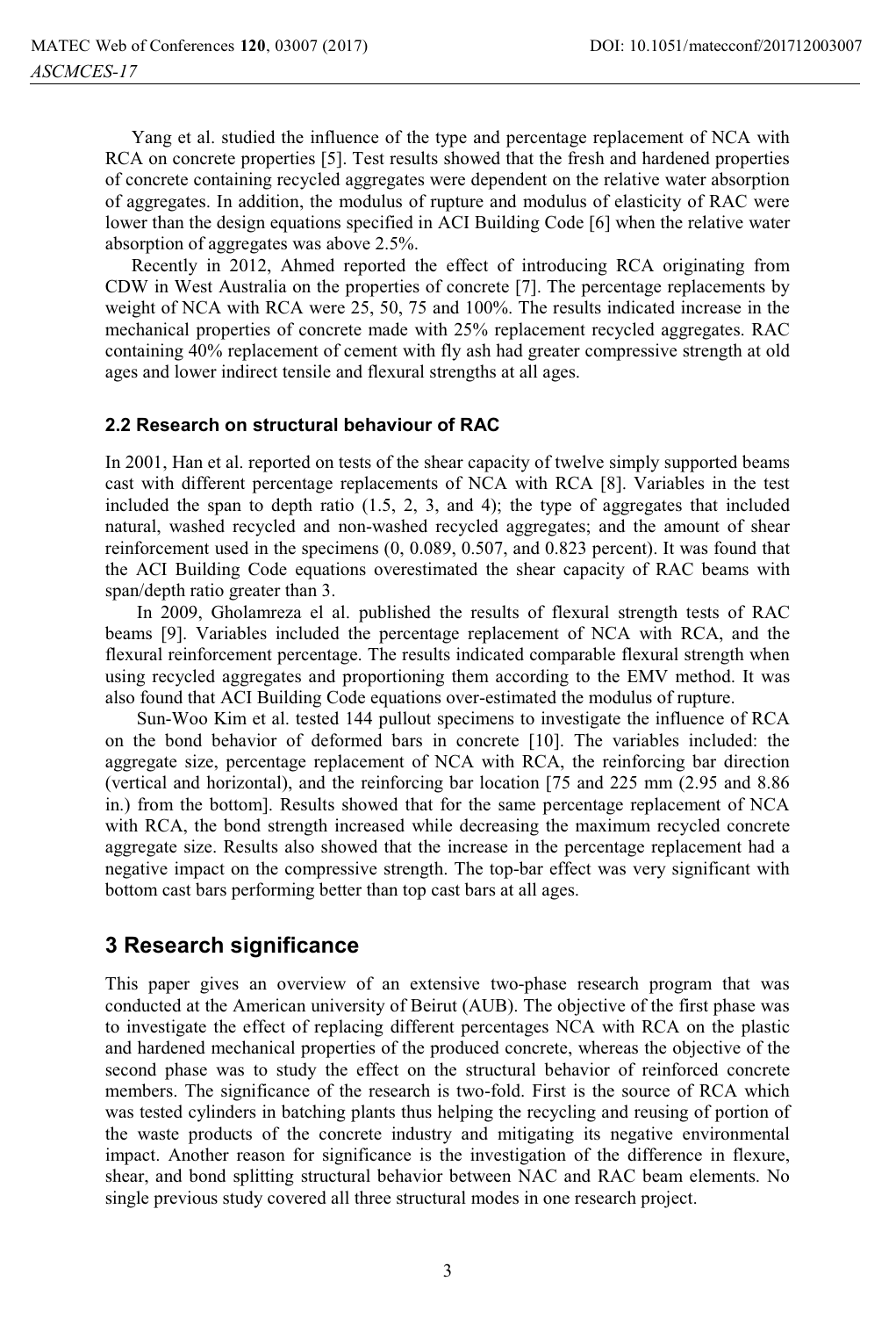## **4 Experimental program and test results**

#### **4.1 Phase 1**

In the first phase, six normal strength concrete (NSC) and six high strength concrete (HSC) mixes were prepared. The nominal intended concrete compressive strength of the mixes was 28 MPa for the NSC mixes and 60 MPa for the HSC mixes. Normal strength tested cylinders were used as source of the recycled aggregates for the NSC mixes and high strength tested cylinders were used for the HSC mixes. The six mixes of each strength type were identical except for the percentage replacement of NCA with RCA. Replacement values of 0, 20, 40, 60, 80, and 100 percent were tested. The mixes are referred to as R0 (Control mix), R20, R40, R60, R80, and R100, respectively.

 Natural sand with particle sizes ranging from 0.075 to 1.18 mm was used in all NSC and HSC mixes. All used natural coarse aggregates (NCA) were from the same source. Also all recycled coarse aggregates were the waste product of regular tests conducted at a specific batching plant on NSC and HSC mixes prepared and delivered to the different construction sites. All coarse aggregates, natural and recycled, were washed from dust material prior to oven drying. The mix design was performed in accordance with Absolute Volume Method stipulated in the ACI Committee 211 Standard: ACI 211.1-91 [11]. The mixes were designed and batched to meet the consistency values of 100 mm for NSC and 200 mm for HSC. The water/cement ratio prior to water correction due to absorption was 0.57 for NSC and 0.33 for HSC. No admixtures were used in the NSC mixes, however a high performance concrete admixture based on Polycarboxylate Ether was used in the HSC mixes.

 The actual slump test results indicated that replacement of NCA with different percentages of RCA had no negative impact on consistency of the concrete mix. This could be related to the fact that all aggregates were batched at SSD conditions regardless of their type. The slump values ranged between 90 and 160 mm for the NSC mixes and between 180 and 210 mm for the HSC mixes.

 For the NSC mixes, the replacement of different percentages of NCA with RCA led to an average reduction of 9.8% in the ultimate compressive strength. The trends of compressive strength gain over age were similar for all six mixes regardless of the percentage replacement of NCA with RCA. The average reduction in the splitting tensile strength for all six mixes was 13.5% and was similar for all percentage replacements of NCA with RCA. Moreover, the average reduction in the modulus of elasticity was 11%. Whereas the reduction was only 3.52% for the 20 percent replacement mix, close to what was reported by Rahal [3], it jumped above 10% for the other larger replacement percentages mixes. The average reduction in the flexural strength for the six mixes relative to the control mix with no RCA was 9.2%, and similar to the splitting tensile strength tests the reduction in flexural strength relative to the control mix was almost consistent for all percentage replacement values.

 For the six HSC mixes, the average reduction in the concrete compressive strength relative to the control mix was 11%, similar to the value for the NSC mixes which was 9.8%. Similar to the NSC mixes, the trends of compressive strength gain over age were similar for all six mixes. Whereas the 28-days strength of the control mix (58 MPa) was very close to the targeted design value of 60 MPa, the compressive strength values of the mixes with different percentage replacement of NCA with RCA ranged from 49.7 to 52.7 MPa. This proves that a compressive strength value above 50 MPa is achievable for RAC.

 The average reductions in the splitting tensile strength and the flexural strength relative to the control mix were 10.3 and 10.8%. For the NSC mixes the value for the splitting tensile strength was slightly higher (13.5%) but the value for the flexural strength (9.2%)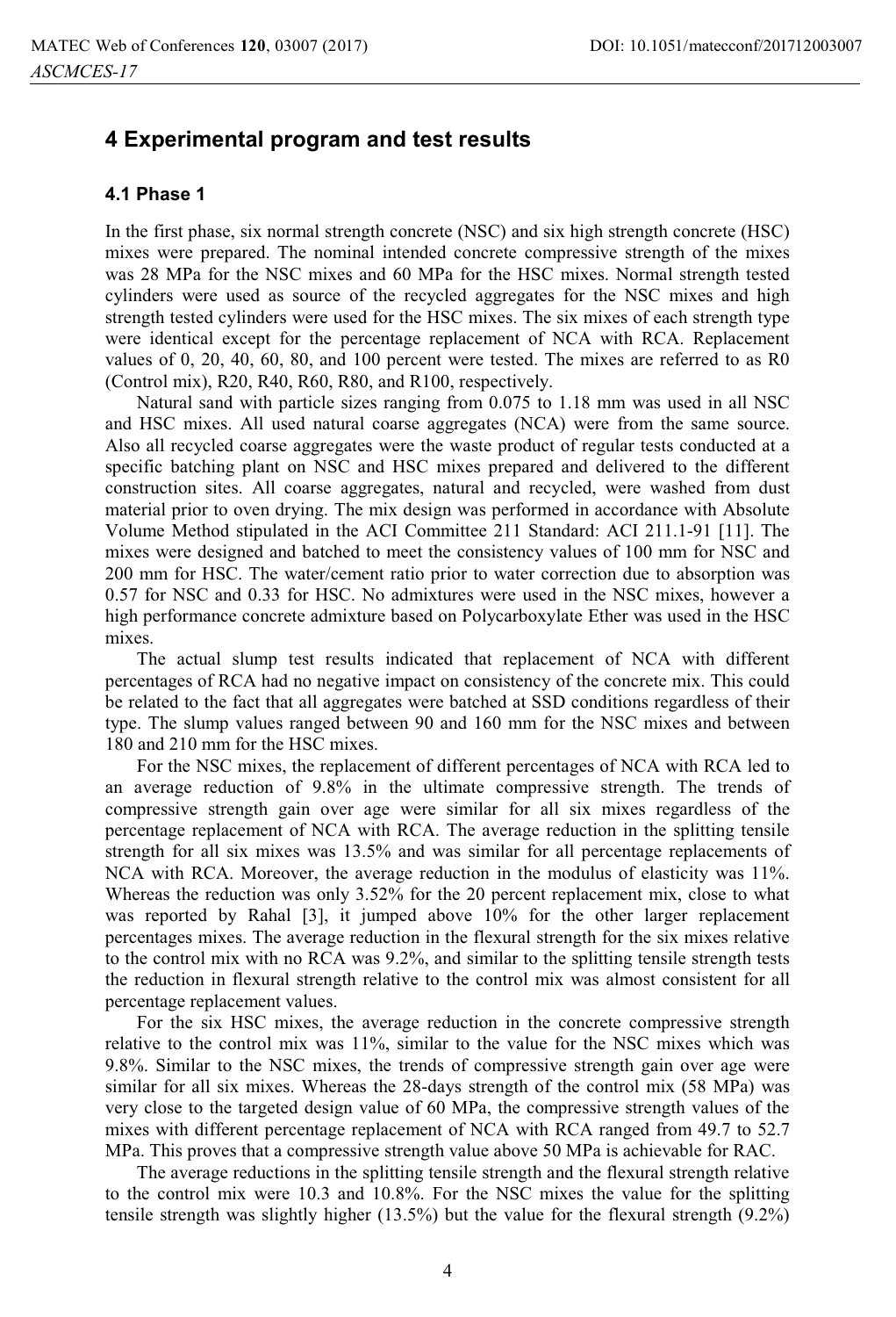was slightly lower. Similar to the NSC mixes, the reductions in the splitting tensile strength and the flexural strength were comparable for all percentage replacements of NCA with RCA. Finally, the average reduction in the modulus of elasticity was 11.3%. The reduction was only 5.01% for the 20 percent replacement mix, close to what was reported by Rahal for NSC mixes [3], but ranged from 9.09 to 14.66% for the other larger replacement percentages mixes.

### **4.2 Phase 2**

Based on the results of the first phase, 18 reinforced concrete beams were tested in three series each with different percentage replacement of NCA with RCA sourced from tested and crushed concrete cylinders [0(control), 40, or 100%]. The intended concrete strength used was 28 MPa (4,000 psi). In each series, two replicate beams were tested to fail in flexure (Flexure beams), two to fail in shear (Shear beams), and two beams were tested to fail in bond splitting of the concrete cover in the splice region (Bond beams). Replicates were used to validate the test results.

 Section details of the different types of beams are shown in Figures 1, 2, and 3. Plastic spacers between the steel cages and the form sides were used to guarantee side and bottom covers of 30 mm. In the shear beams, the spacing of the stirrups in the shear region was large enough to ensure shear failure. In the bond beams, the bottom reinforcing bars were spliced 305 mm at the middle of the beam. This splice length was designed to develop a steel stress less than yield to ensure bond splitting mode of failure. The beams were tested in positive bending. The loading system was designed to produce a constant moment region in the middle of the beam specimen. A view of the test setup is shown in Figure 4. The loads were applied monotonically in increments of 10 kN; i.e. the testing protocol was load control and not displacement control.

 The beams are identified by a four-part notation system (refer to Table 1). The first part indicates the concrete strength of the mix (N for normal strength). The second part specifies the mode of failure (F for flexure, S for shear, and B for bond splitting). The third part designates the type of concrete mix used in casting the beam specimen (N for natural aggregates with 0 percentage replacement, 40 for 40 percent replacement of NCA with RCA, and 100 for 100 percent replacement), whereas the fourth part designates the listing number of the two replicates (1 or 2).

 Test results of all 18 beams are presented in Table 1. The listed data includes the ultimate load reached and the corresponding mid-span deflection. Values of ultimate loads of replicate beams are within 10%. Also listed in Table 1 are the concrete compressive strength values at the day of testing. The latter indicate that relative to the batch with no RCA, mixes with 40% and 100% replacement percentages of NCA with RCA had reductions in the compressive strength amounting to 9 and 11.7%, respectively. The average ultimate loads of replicate beams in each series of a given mode of failure are listed in Table 2 along with ratios of ultimate loads relative to the control beam with no replacement of NCA with RCA. The average ultimate loads are also shown in Figure 5.

 Although the concrete compressive strength values of the 40% and 100% replacement flexural beams were less than that of the control mix, however the maximum flexural loads of these specimens were slightly larger than that of the control beam. Also, the loaddeflection histories were almost identical. Thus, the replacement of even 100% of NCA with RCA did not adversely affect the flexural strength of the beam specimen.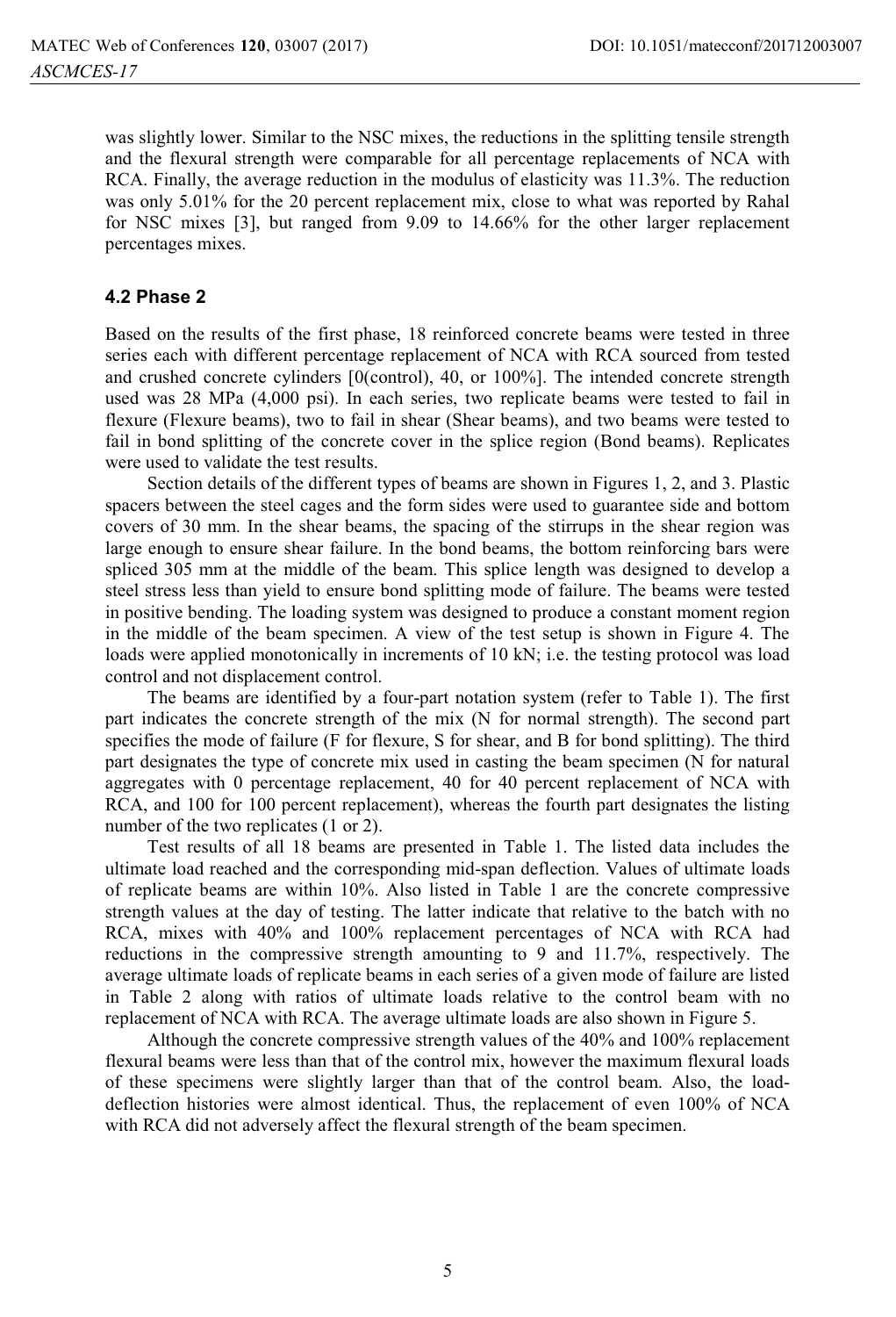

**Fig. 1.** Flexural beams; all dimensions are in mm.



**Fig. 2.** Shear beams; all dimensions are in mm.



**Fig. 3.** Bond beams; all dimensions are in mm.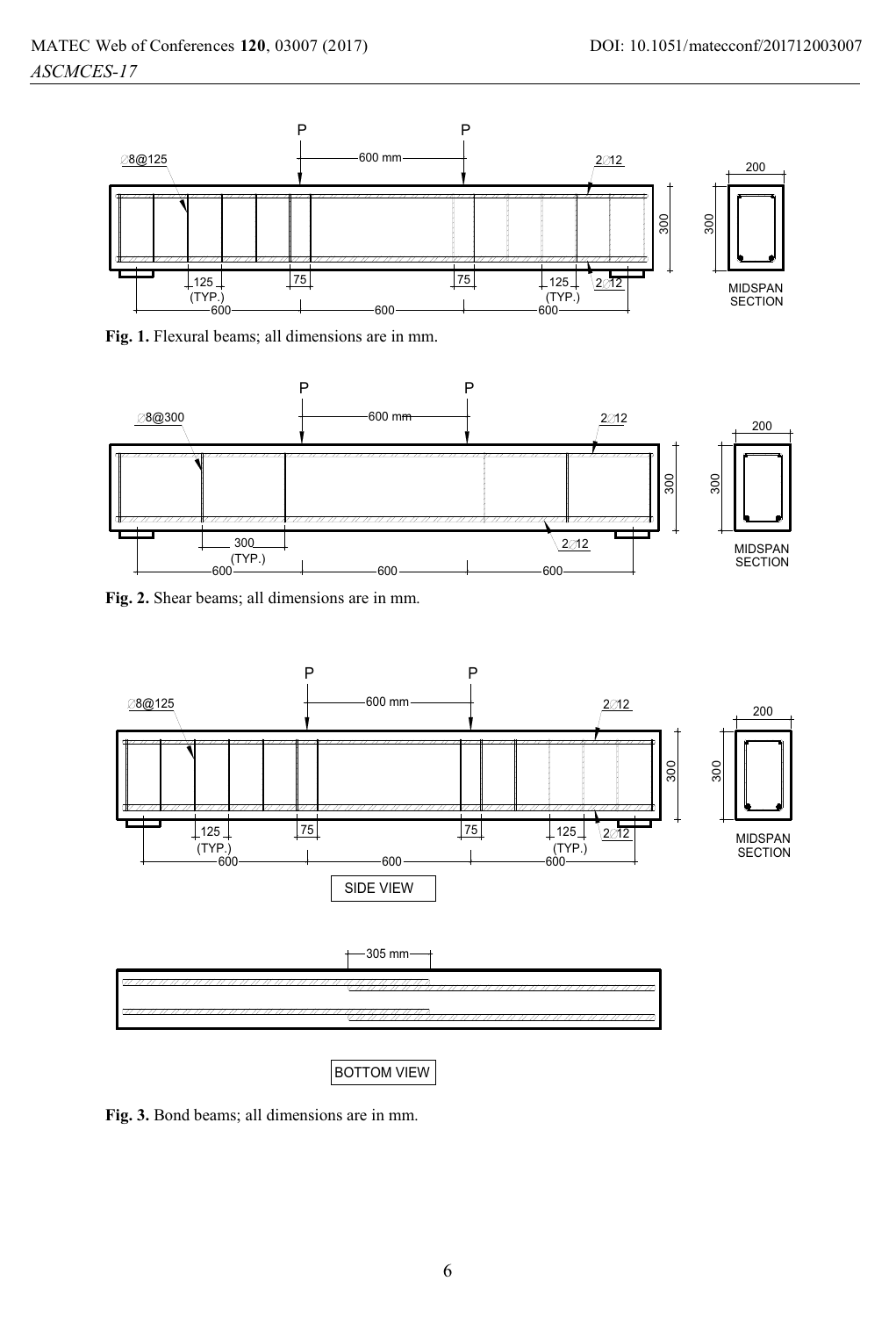

**Fig. 4.** View of the test setup.

|                       |                      | f'c       | Pmax  | Mid-span         |
|-----------------------|----------------------|-----------|-------|------------------|
| <b>Series</b>         | <b>Beam</b>          | At day of |       | deflection       |
|                       | <b>Notation</b>      | testing   |       | <b>At Pmax</b>   |
|                       |                      | (MPa)     | (kN)  | (mm)             |
|                       | $NFN-1$ <sup>*</sup> | 33.4      | 199.2 | 7.1              |
|                       | NFN-2                | 33.4      | 194.3 | 8.2              |
| <b>Series 1</b>       | NF40-1               | 30.7      | 204.2 | 9.1              |
| <b>Flexural Beams</b> | NF40-2               | 30.7      | 223.1 | 9.4              |
|                       | NF100-1              | 29.5      | 240.8 | 11.5             |
|                       | NF100-2              | 29.5      | 213.6 | 12.1             |
|                       | $NSN-1$              | 33.4      | 155.2 | 6.1              |
|                       | $NSN-2$              | 33.4      | 170.5 | 7.5              |
| <b>Series 2</b>       | <b>NS40-1</b>        | 30.7      | 159.1 | $\overline{7.3}$ |
| <b>Shear Beams</b>    | $NS40-2^+$           | 30.7      | 166.6 | 6.8              |
|                       | NS100-1              | 29.5      | 158.4 | 8.5              |
|                       | NS100-2              | 29.5      | 160.2 | 7.8              |
|                       | NBN-1                | 33.4      | 118.1 | 4.3              |
|                       | $NBN-2$              | 33.4      | 120.2 | 4.5              |
| Series 3              | NB40-1               | 30.7      | 140.6 | 3.8              |
| <b>Bond Beams</b>     | NB40-2               | 30.7      | 135.2 | 4.2              |
|                       | $NB100-1^{++}$       | 29.5      | 120.2 | 5.2              |
|                       | NB100-2              | 29.5      | 122.2 | 5.3              |

**Table 1.** Ultimate loads and corresponding centerline deflections.

**\*** NFN-1: The first "N" stands for Normal strength concrete, "F" stands for flexural mode of failure; the second "N" stands for natural coarse aggregate or 0% replacement of NCA with RCA; and "1" stands for the first of two identical replicates.

**+** NS40-2: "N" stands for Normal strength concrete, "S" stands for shear mode of failure; "40" stands for 40% replacement of NCA with RCA; and "2" stands for the second of two identical replicates.

**++** NB100-1: "N" stands for Normal strength concrete, "B" stands for bond splitting mode of failure; "100" stands for 100% replacement of NCA with RCA; and "1" stands for the first of two identical replicates.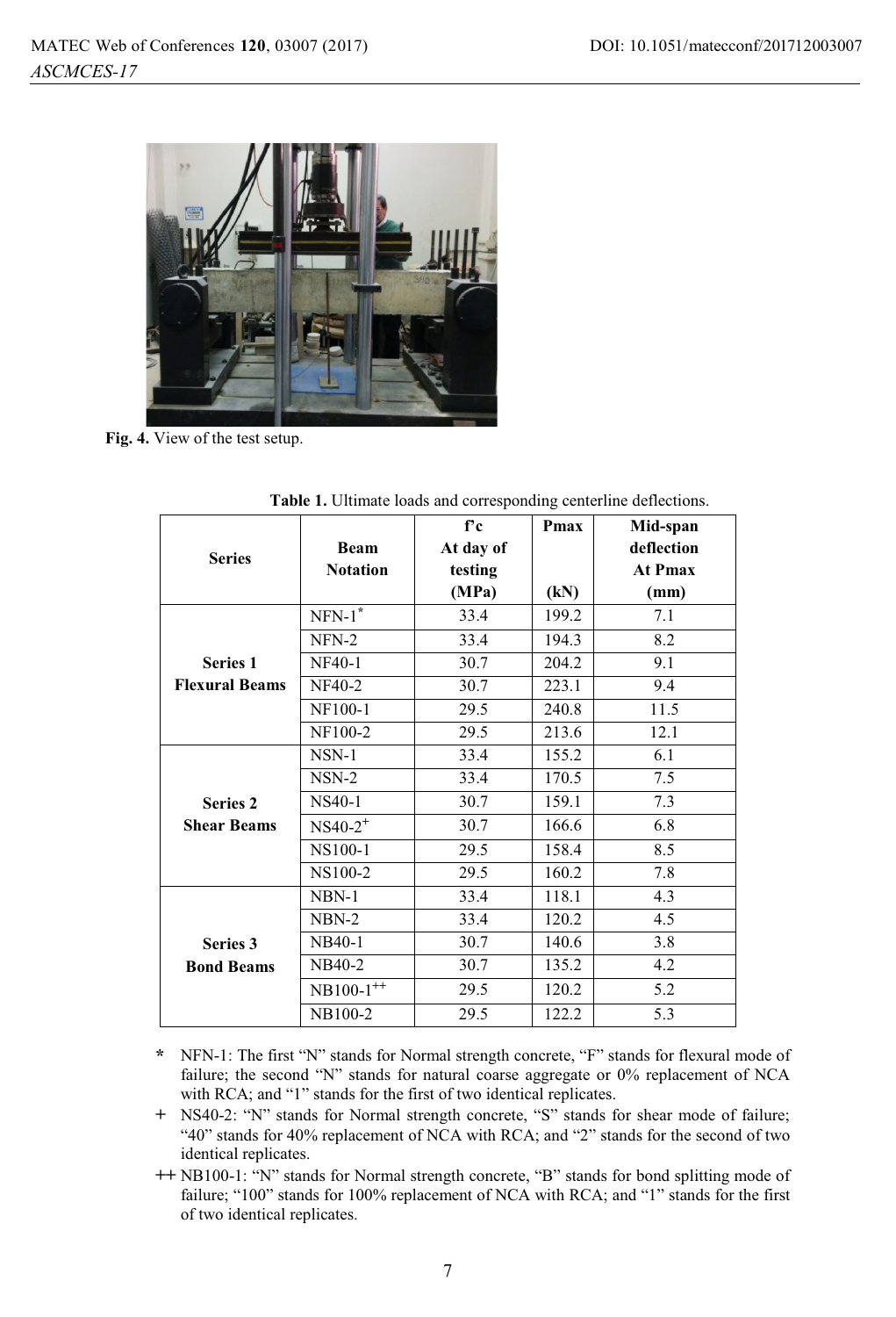| <b>Series</b>                            | <b>Beam Notation</b> | Average<br>ultimate load<br>$(kN)^*$ | Ratio relative to<br>the control<br>beam <sup>**</sup> |
|------------------------------------------|----------------------|--------------------------------------|--------------------------------------------------------|
| <b>Series 1</b><br><b>Flexural Beams</b> | <b>NFN</b>           | 196.8                                |                                                        |
|                                          | <b>NF40</b>          | 213.7                                | 1.09                                                   |
|                                          | <b>NF100</b>         | 227.2                                | 1.15                                                   |
| Series 2<br><b>Shear Beams</b>           | <b>NSN</b>           | 162.9                                |                                                        |
|                                          | <b>NS40</b>          | 162.8                                | 0.99                                                   |
|                                          | <b>NS100</b>         | 159.3                                | 0.97                                                   |
| Series 3<br><b>Bond Beams</b>            | <b>NBN</b>           | 119.2                                |                                                        |
|                                          | <b>NB40</b>          | 137.9                                | 1.16                                                   |
|                                          | <b>NB100</b>         | 121.2                                | 1.02                                                   |

**Table 2.** Average ultimate loads for the replicate beams in the three series.

- **\*** This is the average value of two replicate beams.
- **\*\*** This is the ratio of the ultimate load of beams with different percentage replacements of NCA with RCA relative to the control beam with 0 replacement in each series.





The ultimate loads of the 40 and the 100% replacement shear beam specimens were comparable to that of the control beam (Table 2 and Figure 5). Thus, the shear capacity was not affected by any percentage replacement of NCA with RCA. Also, the load-deflection histories of the shear beams with different percentage replacements were very similar with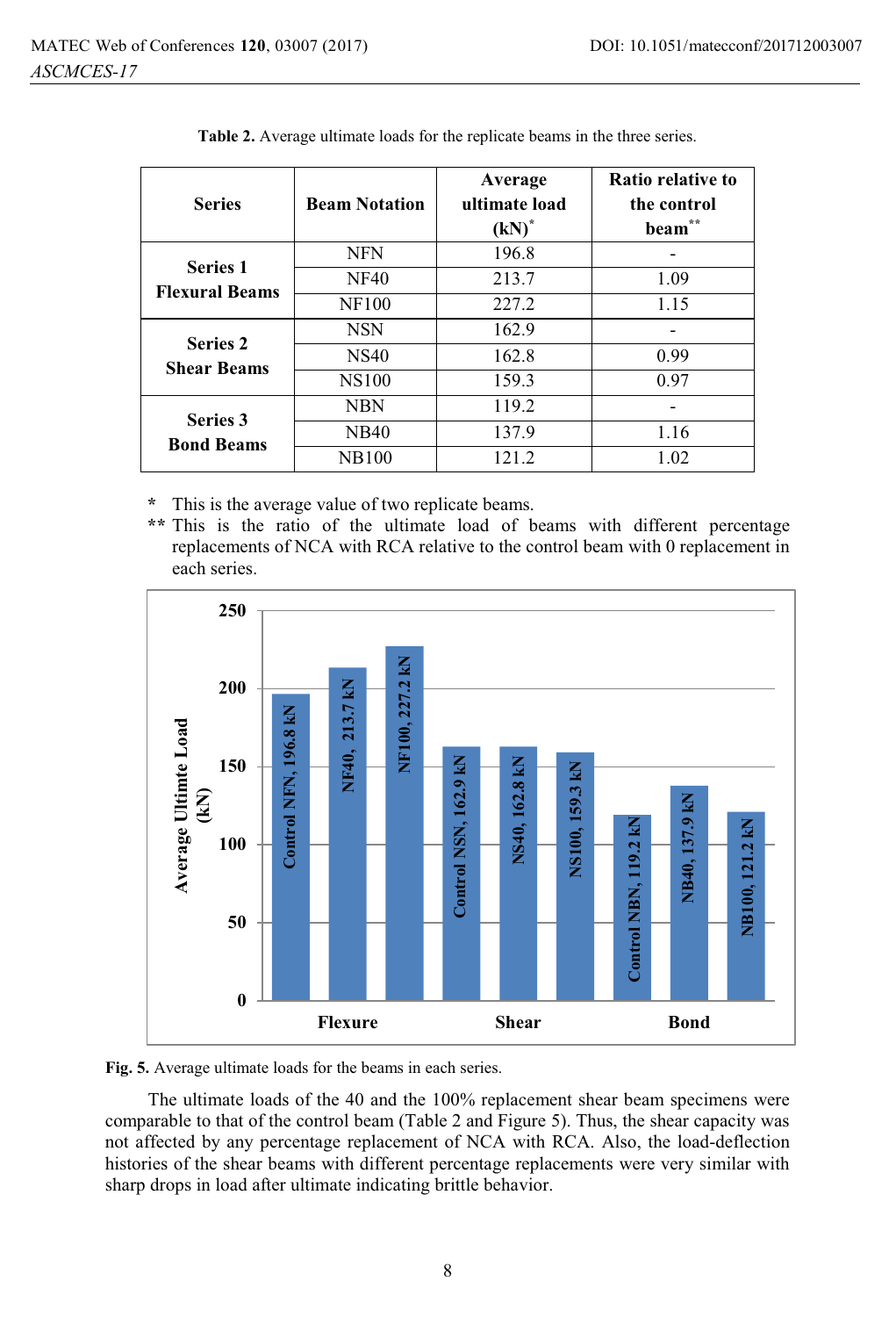Failure of all bond beams occurred along the mid-span where the provided 305 mm splice length was less than the required design length. Bond splitting cracks propagated along the splice length on the side and on the bottom tension face of the beam. The average maximum loads were 119.2 kN for the control shear beams, 137.9 kN for the 40% replacement beams (16% greater than the control beam), and 121.2 kN for the 100% beams (2% greater than the control beam). Thus, the bond capacity was not negatively affected by any percentage replacement of NCA with RCA.

# **5 Conclusion**

The paper reports on a two-phase research program conducted at the American University of Beirut.

The objective of the first phase was to study the effect of replacing part or all of the natural crushed limestone coarse aggregates (NCA) with recycled coarse aggregates (RCA) resulting from tested and crushed concrete cylinders in batching plants, on the plastic and hardened mechanical properties of the produced normal and high strength concrete mixes (NSC and HSC). Results indicated that for both types of concrete mixes with nominal strength values of 20 and 60 MPa, the replacement of NCA with different percentages of RCA  $(0, 20, 40, 60, 80, 0$  or  $100\%$ ) did not have a negative effect on the consistency of fresh concrete. As for the NSC hardened concrete properties, average reductions of 9.8, 13.5, 11, and 9.2% were recorded relative to the control mix in the compressive strength, splitting tensile strength, modulus of elasticity, and flexural strength values, respectively. The average reductions in HSC were 11, 11.3, 10.3, and 10.8%, respectively. The reductions were not significantly affected by the percentage replacement of NCA with RCA or by the level of concrete strength.

For each of the three modes of failure, three beams with different percentages replacement of NCA with RCA [0 (control), 40, and 100 percent] were tested in the second phase. One replicate was prepared for each beam to validate the test results. Thus a total of 18 beams were tested with 6 for each mode of failure. The loading system produced a constant moment region at mid-span of the beam. Cylinder compressive strength tests indicated that mixes with 40% and 100% replacement percentages of NCA with RCA had reductions in the compressive strength relative to the mix with 0% replacement amounting to 9 and 11.7%, respectively. However, the latter reduction in cylinder compressive strength did not have a significant impact on the mode of failure or ultimate strength or load-deflection behavior of reinforced concrete beams tested to fail in flexural or shear or bond splitting of the concrete cover in the splice region that could be related to the percentage replacement of NCA with RCA.

Results of the research program have a positive impact on the usage of recycled coarse aggregates produced by crushing tested concrete cylinders in the concrete construction industry. However, further research is needed to check the effect of recycled aggregate concrete sourced from tested concrete cylinders on other types of structural members such as columns and slabs.

## **References**

- 1. ACI Report 555R-01. Removal and reuse of hardened concrete. ACI Committee 555, American Concrete Institute, Farmington Hills, Michigan (2010)
- 2. S. Nagataki, A. Gokce, T. Saeki, Effects of recycled aggregate characteristics on performance parameters of recycled aggregate concrete. *ACI SP 192*, American Concrete Institute, Farmington Hills, Michigan. 53-72 (2000)